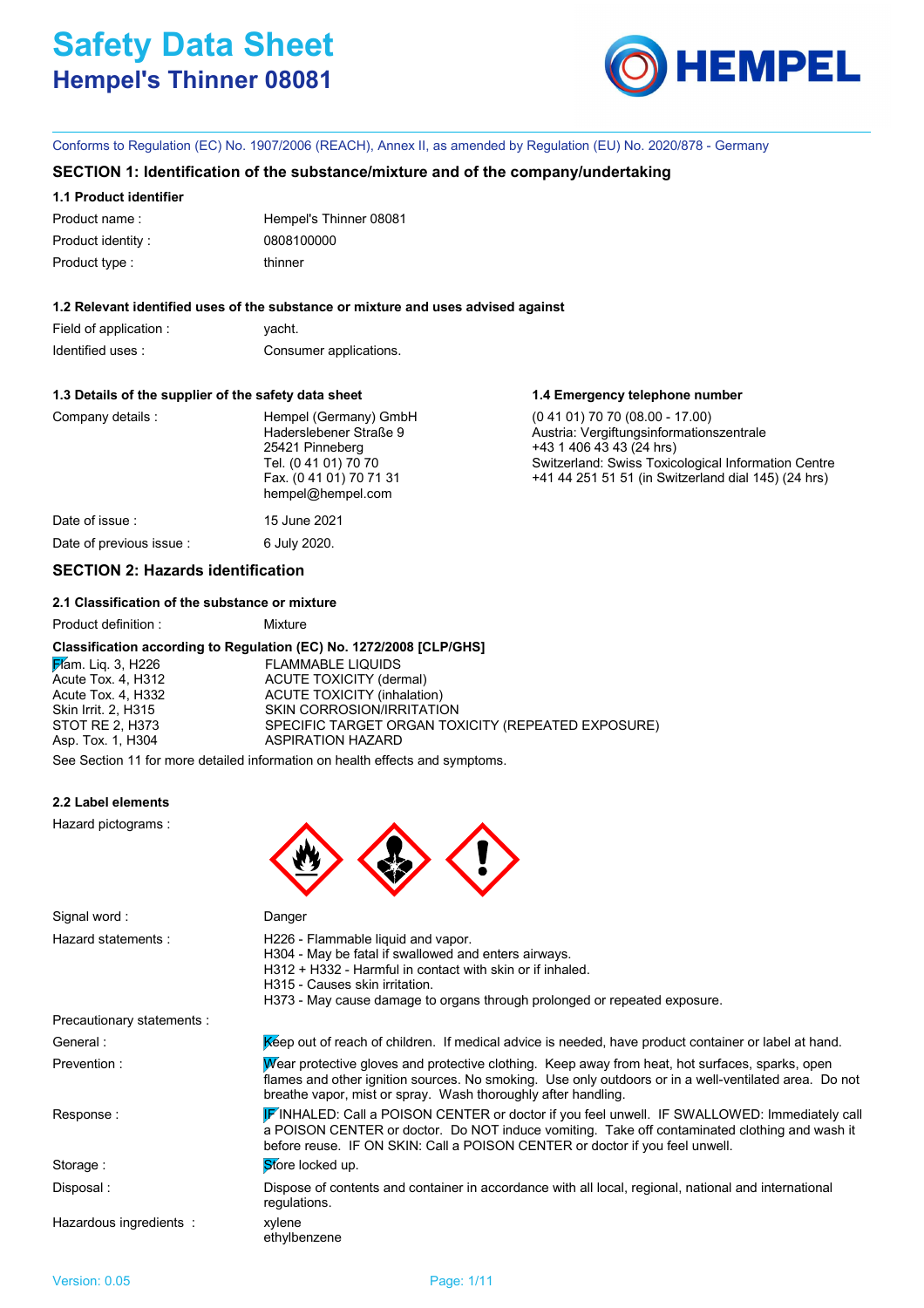

## **SECTION 2: Hazards identification**

| Supplemental label elements : |  |
|-------------------------------|--|
|-------------------------------|--|

### **Special packaging requirements**

Containers to be fitted with childresistant fastenings : Yes, applicable. Tactile warning of danger : Yes, applicable.

**2.3 Other hazards**

This mixture does not contain any substances that are assessed to be a PBT or a vPvB.

Other hazards which do not result None known. in classification :

### **SECTION 3: Composition/information on ingredients**

| Product/ingredient name | <b>Identifiers</b>                                                                  | %            | <b>Regulation (EC) No. 1272/2008 [CLP]</b>                                                                                                                                                        | <b>Type</b> |
|-------------------------|-------------------------------------------------------------------------------------|--------------|---------------------------------------------------------------------------------------------------------------------------------------------------------------------------------------------------|-------------|
| <b>xy</b> lene          | REACH #: 01-2119488216-32<br>EC: 215-535-7<br>CAS: 1330-20-7<br>Index: 601-022-00-9 | ≥75 - ≤90    | C<br>Flam. Liq. 3, H226<br>Acute Tox. 4, H312<br>Acute Tox. 4, H332<br>Skin Irrit. 2, H315                                                                                                        | [1] [2]     |
| ethylbenzene            | REACH #: 01-2119489370-35<br>EC: 202-849-4<br>CAS: 100-41-4<br>Index: 601-023-00-4  | $≥10 - ≤25$  | Flam. Lig. 2, H225<br>Acute Tox. 4, H332<br>STOT RE 2, H373 (hearing organs)<br>Asp. Tox. 1, H304                                                                                                 | [1] [2]     |
| toluene                 | REACH #: 01-2119471310-51<br>EC: 203-625-9<br>CAS: 108-88-3<br>Index: 601-021-00-3  | $\geq 1 - 3$ | Flam. Lig. 2, H225<br>Skin Irrit. 2, H315<br>Repr. 2, H361d<br>STOT SE 3, H336<br>STOT RE 2, H373<br>Asp. Tox. 1, H304<br>See Section 16 for the full text of the H statements declared<br>above. | [1] [2]     |

There are no additional ingredients present which, within the current knowledge of the supplier and in the concentrations applicable, are classified as hazardous to health or the environment and hence require reporting in this section.

### **Type**

[1] Substance classified with a health or environmental hazard

[2] Substance with a workplace exposure limit, see section 8.

[3] Substance meets the criteria for PBT according to Regulation (EC) No. 1907/2006, Annex XIII

[4] Substance meets the criteria for vPvB according to Regulation (EC) No. 1907/2006, Annex XIII

[5] Substance of equivalent concern

[6] Additional disclosure due to company policy

### **SECTION 4: First aid measures**

### **4.1 Description of first aid measures**

| General:                    | In all cases of doubt, or when symptoms persist, seek medical attention. Never give anything by mouth<br>to an unconscious person.                                                                                                                                                                                                                                                                         |
|-----------------------------|------------------------------------------------------------------------------------------------------------------------------------------------------------------------------------------------------------------------------------------------------------------------------------------------------------------------------------------------------------------------------------------------------------|
|                             | If breathing is irregular, drowsiness, loss of consciousness or cramps: Call 112 and give immediate<br>treatment (first aid).                                                                                                                                                                                                                                                                              |
| Eye contact :               | Check for and remove any contact lenses. Immediately flush eyes with plenty of water for at least 5<br>minutes, occasionally lifting the upper and lower eyelids. In all cases of doubt, or when symptoms<br>persist, seek medical attention.                                                                                                                                                              |
| Inhalation :                | Remove to fresh air. Keep person warm and at rest. If not breathing, if breathing is irregular or if<br>respiratory arrest occurs, provide artificial respiration or oxygen by trained personnel. Give nothing by<br>mouth. If unconscious, place in recovery position and get medical attention immediately.                                                                                              |
| Skin contact:               | Remove contaminated clothing and shoes. Wash skin thoroughly with soap and water or use<br>recognized skin cleanser. Do NOT use solvents or thinners.                                                                                                                                                                                                                                                      |
| Ingestion :                 | If swallowed, seek medical advice immediately and show this container or label. Keep person warm<br>and at rest. Do not induce vomiting unless directed to do so by medical personnel. Lower the head so<br>that vomit will not re-enter the mouth and throat.                                                                                                                                             |
| Protection of first-aiders: | No action shall be taken involving any personal risk or without suitable training. If it is suspected that<br>fumes are still present, the rescuer should wear an appropriate mask or self-contained breathing<br>apparatus. It may be dangerous to the person providing aid to give mouth-to-mouth resuscitation.<br>Wash contaminated clothing thoroughly with water before removing it, or wear gloves. |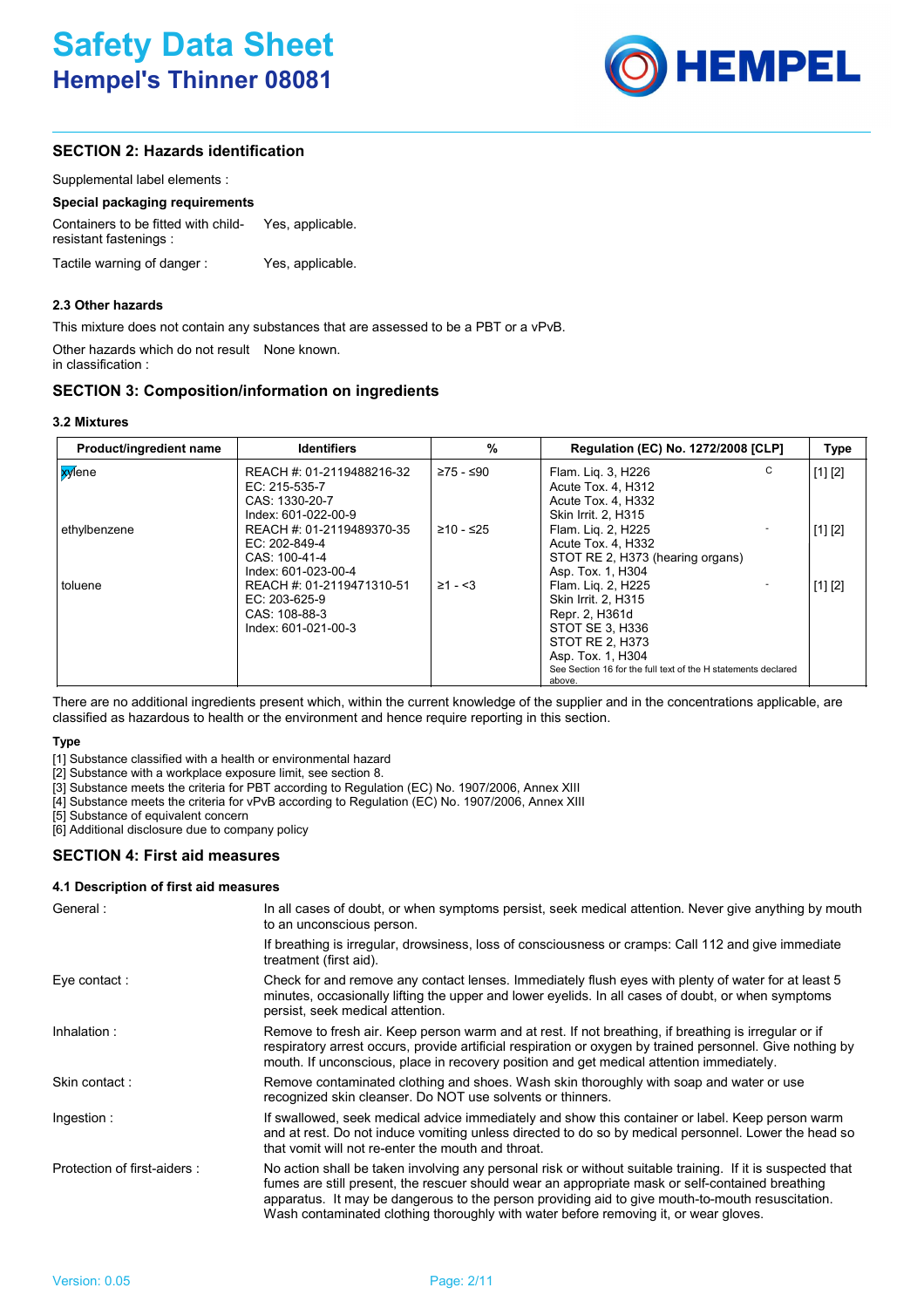## **Safety Data Sheet Hempel's Thinner 08081**



### **SECTION 4: First aid measures**

### **4.2 Most important symptoms and effects, both acute and delayed**

### **Potential acute health effects**

| . סוטווטומו מטמנט ווטמונוו טווטטנט |                                                                                          |
|------------------------------------|------------------------------------------------------------------------------------------|
| Eye contact:                       | No known significant effects or critical hazards.                                        |
| Inhalation:                        | Harmful if inhaled.                                                                      |
| Skin contact:                      | Harmful in contact with skin. Causes skin irritation.                                    |
| Ingestion:                         | May be fatal if swallowed and enters airways.                                            |
| Over-exposure signs/symptoms       |                                                                                          |
| Eye contact:                       | Adverse symptoms may include the following:<br>pain or irritation<br>watering<br>redness |
| Inhalation:                        | No specific data.                                                                        |
| Skin contact:                      | Adverse symptoms may include the following:<br>irritation<br>redness                     |
| Ingestion:                         | Adverse symptoms may include the following:<br>nausea or vomiting                        |
|                                    |                                                                                          |

### **4.3 Indication of any immediate medical attention and special treatment needed**

| Notes to physician :  | Treat symptomatically. Contact poison treatment specialist immediately if large quantities have been |
|-----------------------|------------------------------------------------------------------------------------------------------|
|                       | ingested or inhaled.                                                                                 |
| Specific treatments : | No specific treatment.                                                                               |

### **SECTION 5: Firefighting measures**

### **5.1 Extinguishing media**

| Extinguishing media : | Recommended: alcohol resistant foam, $CO2$ , powders, water spray. |  |
|-----------------------|--------------------------------------------------------------------|--|
|                       | Not to be used: wateriet.                                          |  |

### **5.2 Special hazards arising from the substance or mixture**

| Hazards from the substance or | Flammable liquid and vapor. Runoff to sewer may create fire or explosion hazard. In a fire or if heated,  |
|-------------------------------|-----------------------------------------------------------------------------------------------------------|
| mixture:                      | a pressure increase will occur and the container may burst, with the risk of a subsequent explosion.      |
|                               | Hazardous combustion products : Decomposition products may include the following materials: carbon oxides |

### **5.3 Advice for firefighters**

Promptly isolate the scene by removing all persons from the vicinity of the incident if there is a fire. No action shall be taken involving any personal risk or without suitable training. Fire will produce dense black smoke. Exposure to decomposition products may cause a health hazard. Cool closed containers exposed to fire with water. Do not release runoff from fire to drains or watercourses. Fire-fighters should wear appropriate protective equipment and self-contained breathing apparatus (SCBA) with a full face-piece operated in positive pressure mode. Clothing for fire-fighters (including helmets, protective boots and gloves) conforming to European standard EN 469 will provide a basic level of protection for chemical incidents.

### **SECTION 6: Accidental release measures**

### **6.1 Personal precautions, protective equipment and emergency procedures**

Avoid all direct contact with the spilled material. Exclude sources of ignition and be aware of explosion hazard. Ventilate the area. Avoid breathing vapor or mist. Refer to protective measures listed in sections 7 and 8. No action shall be taken involving any personal risk or without suitable training. If the product contaminates lakes, rivers, or sewers, inform the appropriate authorities in accordance with local regulations.

### **6.2 Environmental precautions**

Avoid dispersal of spilled material and runoff and contact with soil, waterways, drains and sewers. Inform the relevant authorities if the product has caused environmental pollution (sewers, waterways, soil or air).

### **6.3 Methods and materials for containment and cleaning up**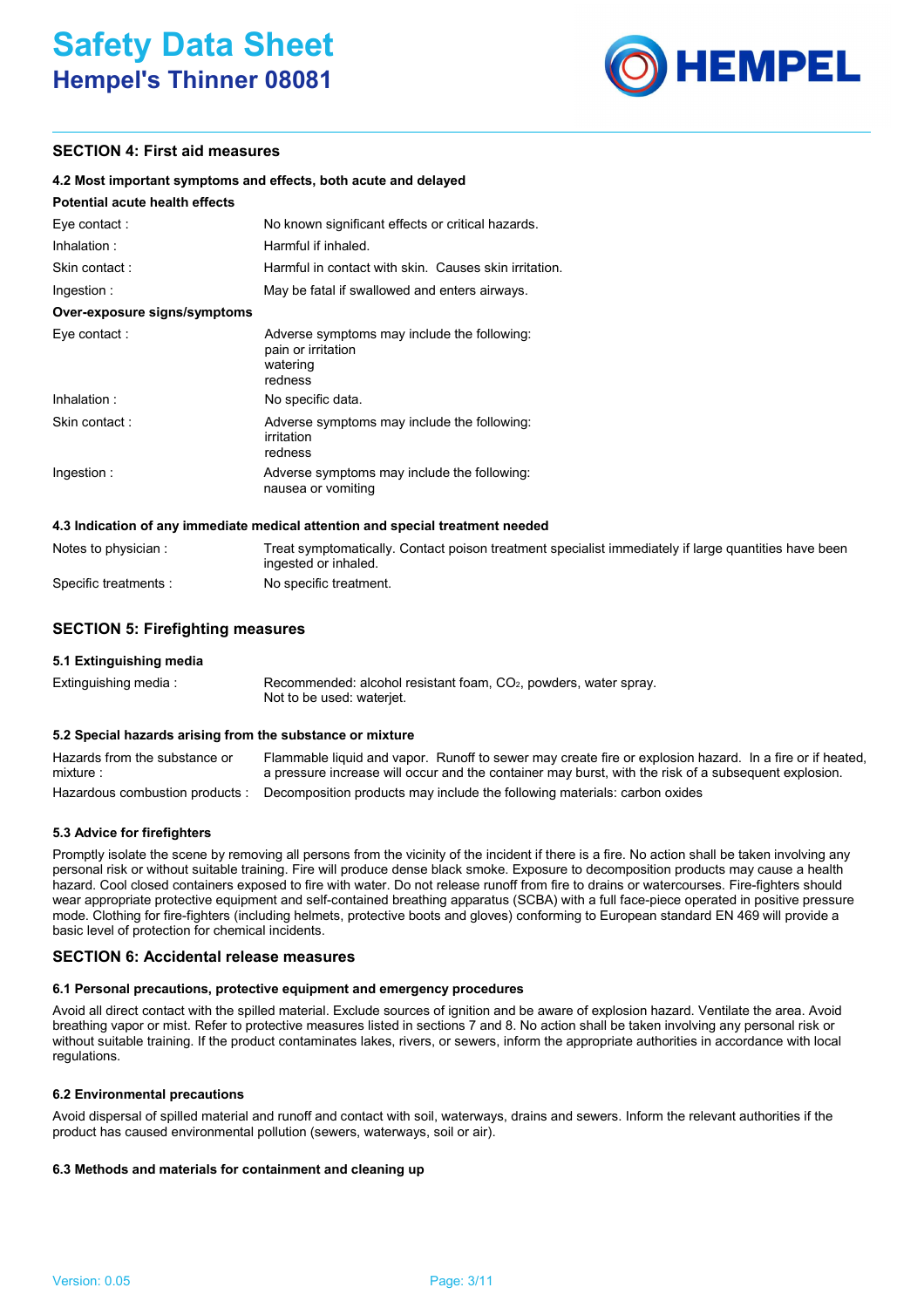

### **SECTION 6: Accidental release measures**

Stop leak if without risk. Move containers from spill area. Approach release from upwind. Prevent entry into sewers, water courses, basements or confined areas. Wash spillages into an effluent treatment plant or proceed as follows. Contain and collect spillage with noncombustible, absorbent material e.g. sand, earth, vermiculite or diatomaceous earth and place in container for disposal according to local regulations (see Section 13). Use spark-proof tools and explosion-proof equipment. Contaminated absorbent material may pose the same hazard as the spilled product.

### **6.4 Reference to other sections**

See Section 1 for emergency contact information. See Section 8 for information on appropriate personal protective equipment. See Section 13 for additional waste treatment information.

### **SECTION 7: Handling and storage**

#### **7.1 Precautions for safe handling**

Vapors are heavier than air and may spread along floors. Vapors may form explosive mixtures with air. Prevent the creation of flammable or explosive concentrations of vapors in air and avoid vapor concentrations higher than the occupational exposure limits. In addition, the product should be used only in areas from which all naked lights and other sources of ignition have been excluded. Electrical equipment should be protected to the appropriate standard. To dissipate static electricity during transfer, ground drum and connect to receiving container with bonding strap. No sparking tools should be used.

Avoid inhalation of vapour, dust and spray mist. Avoid contact with skin and eyes. Eating, drinking and smoking should be prohibited in area where this material is handled, stored and processed. Appropriate personal protective equipment: see Section 8. Always keep in containers made from the same material as the original one.

#### **7.2 Conditions for safe storage, including any incompatibilities**

Store in accordance with local regulations. Store in a cool, well-ventilated area away from incompatible materials and ignition sources. Keep out of the reach of children. Keep away from: Oxidizing agents, strong alkalis, strong acids. No smoking. Prevent unauthorized access. Containers that are opened must be carefully resealed and kept upright to prevent leakage.

#### **7.3 Specific end use(s)**

See separate Product Data Sheet for recommendations or industrial sector specific solutions.

### **SECTION 8: Exposure controls/personal protection**

#### **8.1 Control parameters**

| Product/ingredient name | <b>Exposure limit values</b>                                                                                                                                                                                                                                                                                                                                                                                                                   |
|-------------------------|------------------------------------------------------------------------------------------------------------------------------------------------------------------------------------------------------------------------------------------------------------------------------------------------------------------------------------------------------------------------------------------------------------------------------------------------|
| <mark>xy</mark> lene    | TRGS 900 OEL (Germany, 10/2020). Absorbed through skin.<br>TWA: 220 mg/m <sup>3</sup> 8 hours.<br>PEAK: 440 mg/m <sup>3</sup> 15 minutes.<br>TWA: 50 ppm 8 hours.<br>PEAK: 100 ppm 15 minutes.<br>DFG MAC-values list (Germany, 8/2020). Absorbed through skin.<br>TWA: 50 ppm 8 hours.<br>PEAK: 100 ppm, 4 times per shift, 15 minutes.<br>TWA: $220 \text{ mg/m}^3$ 8 hours.<br>PEAK: 440 mg/m <sup>3</sup> , 4 times per shift, 15 minutes. |
| ethylbenzene            | TRGS 900 OEL (Germany, 10/2020). Absorbed through skin.<br>PEAK: 176 mg/m <sup>3</sup> 15 minutes.<br>PEAK: 40 ppm 15 minutes.<br>TWA: 88 mg/m <sup>3</sup> 8 hours.<br>TWA: 20 ppm 8 hours.<br>DFG MAC-values list (Germany, 8/2020). Absorbed through skin.<br>PEAK: 40 ppm, 4 times per shift, 15 minutes.<br>PEAK: 176 mg/m <sup>3</sup> , 4 times per shift, 15 minutes.<br>TWA: 88 mg/m <sup>3</sup> 8 hours.<br>TWA: 20 ppm 8 hours.    |
| toluene                 | TRGS 900 OEL (Germany, 10/2020). Absorbed through skin.<br>TWA: $190 \text{ mg/m}^3$ 8 hours.<br>PEAK: 760 mg/m <sup>3</sup> 15 minutes.<br>TWA: 50 ppm 8 hours.<br>PEAK: 200 ppm 15 minutes.<br>DFG MAC-values list (Germany, 8/2020). Absorbed through skin.<br>TWA: 50 ppm 8 hours.<br>PEAK: 100 ppm, 4 times per shift, 15 minutes.<br>TWA: $190 \text{ mg/m}^3$ 8 hours.<br>PEAK: 380 mg/m <sup>3</sup> , 4 times per shift, 15 minutes.  |

**Recommended monitoring procedures**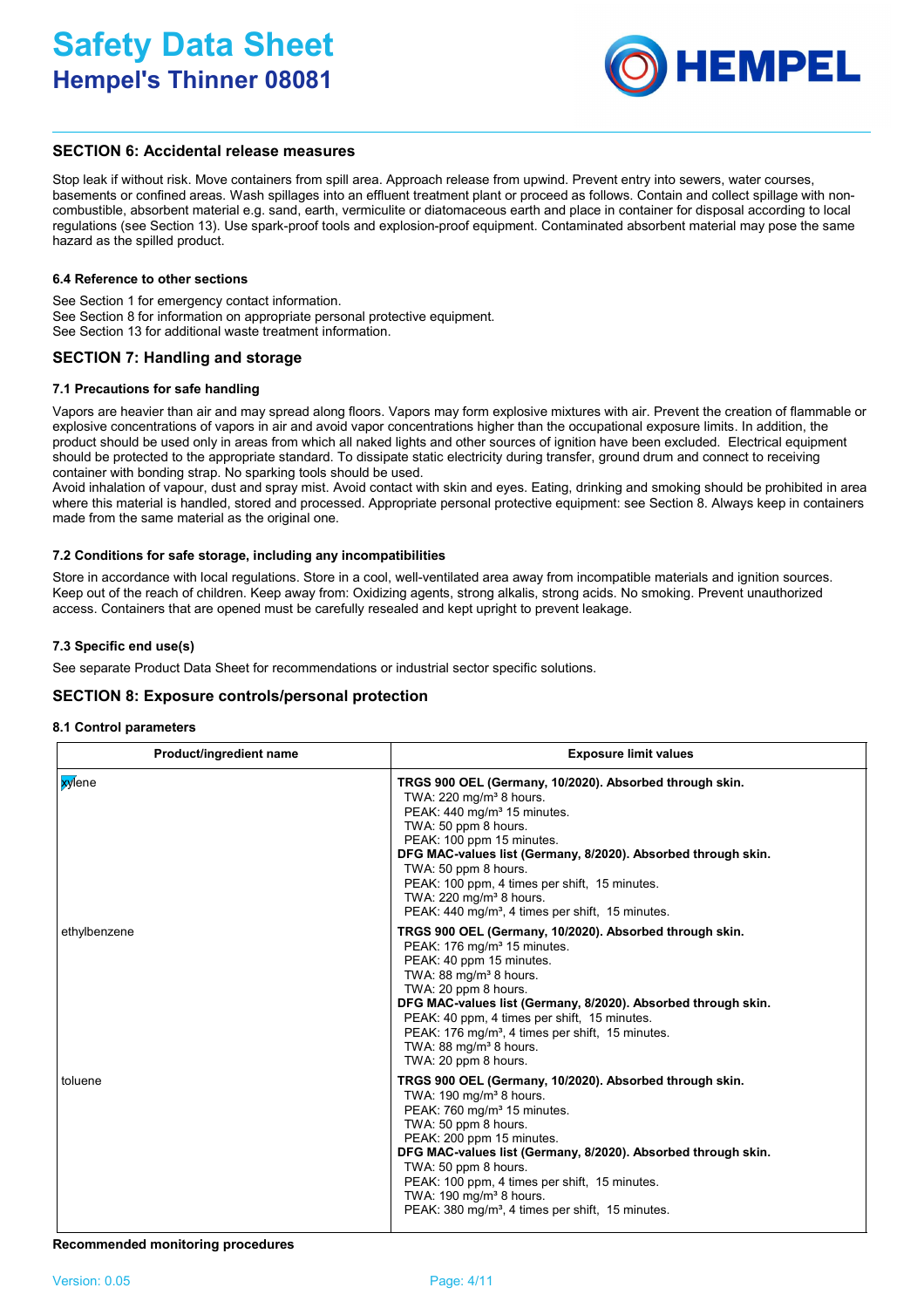

### **SECTION 8: Exposure controls/personal protection**

If this product contains ingredients with exposure limits, personal, workplace atmosphere or biological monitoring may be required to determine the effectiveness of the ventilation or other control measures and/or the necessity to use respiratory protective equipment. Reference should be made to monitoring standards, such as the following: European Standard EN 689 (Workplace atmospheres - Guidance for the assessment of exposure by inhalation to chemical agents for comparison with limit values and measurement strategy) European Standard EN 14042 (Workplace atmospheres - Guide for the application and use of procedures for the assessment of exposure to chemical and biological agents) European Standard EN 482 (Workplace atmospheres - General requirements for the performance of procedures for the measurement of chemical agents) Reference to national guidance documents for methods for the determination of hazardous substances will also be required.

#### **Derived effect levels**

Not applicable.

#### **Predicted effect concentrations**

Not applicable.

### **8.2 Exposure controls**

### **Appropriate engineering controls**

Arrange sufficient ventilation by local exhaust ventilation and good general ventilation to keep the airborne concentrations of vapors or dust lowest possible and below their respective threshold limit value. Ensure that eyewash stations and safety showers are proximal to the workstation location.

#### **Individual protection measures**

| General |
|---------|
|         |

Gloves must be worn for all work that may result in soiling. Apron/coveralls/protective clothing must be worn when soiling is so great that regular work clothes do not adequately protect skin against contact with the product. Safety eyewear should be used when there is a likelihood of exposure. Where personal protection equipment is required this shall be chosen in accordance with German BGR regulations of the "Berufsgenossenschaften".



| Hygiene measures :      | Wash hands, forearms, and face thoroughly after handling compounds and before eating, smoking,<br>using lavatory, and at the end of day.                                                                                                                                                                                                                                                                                                                                                                      |
|-------------------------|---------------------------------------------------------------------------------------------------------------------------------------------------------------------------------------------------------------------------------------------------------------------------------------------------------------------------------------------------------------------------------------------------------------------------------------------------------------------------------------------------------------|
| Eye/face protection :   | Safety eyewear complying with an approved standard should be used when a risk assessment<br>indicates this is necessary to avoid exposure to liquid splashes, mists, gases or dusts. If contact is<br>possible, the following protection should be worn, unless the assessment indicates a higher degree of<br>protection: chemical splash goggles.                                                                                                                                                           |
| Hand protection :       | Wear chemical-resistant gloves (tested to EN374) in combination with 'basic' employee training. The<br>quality of the chemical-resistant protective gloves must be chosen as a function of the specific<br>workplace concentrations and quantity of hazardous substances.                                                                                                                                                                                                                                     |
|                         | Since the actual work situation is unknown. Supplier of gloves should be contacted in order to find the<br>appropriate type. Below listed glove(s) should be regarded as generic advice:                                                                                                                                                                                                                                                                                                                      |
|                         | Recommended: Silver Shield / Barrier / 4H gloves, polyvinyl alcohol (PVA), Viton®<br>May be used: nitrile rubber                                                                                                                                                                                                                                                                                                                                                                                              |
|                         | Short term exposure: neoprene rubber, butyl rubber, natural rubber (latex), polyvinyl chloride (PVC)                                                                                                                                                                                                                                                                                                                                                                                                          |
| Body protection :       | Personal protective equipment for the body should be selected based on the task being performed and<br>the risks involved handling this product.                                                                                                                                                                                                                                                                                                                                                              |
| Respiratory protection: | Respirator selection must be based on known or anticipated exposure levels, the hazards of the<br>product and the safe working limits of the selected respirator. If working areas have insufficient<br>ventilation: When the product is applied by means that will not generate an aerosol such as, brush or<br>roller wear half or totally covering mask equipped with gas filter of type A, when grinding use particle<br>filter of type P. Be sure to use an approved/certified respirator or equivalent. |

#### **Environmental exposure controls**

Emissions from ventilation or work process equipment should be checked to ensure they comply with the requirements of environmental protection legislation. In some cases, fume scrubbers, filters or engineering modifications to the process equipment will be necessary to reduce emissions to acceptable levels.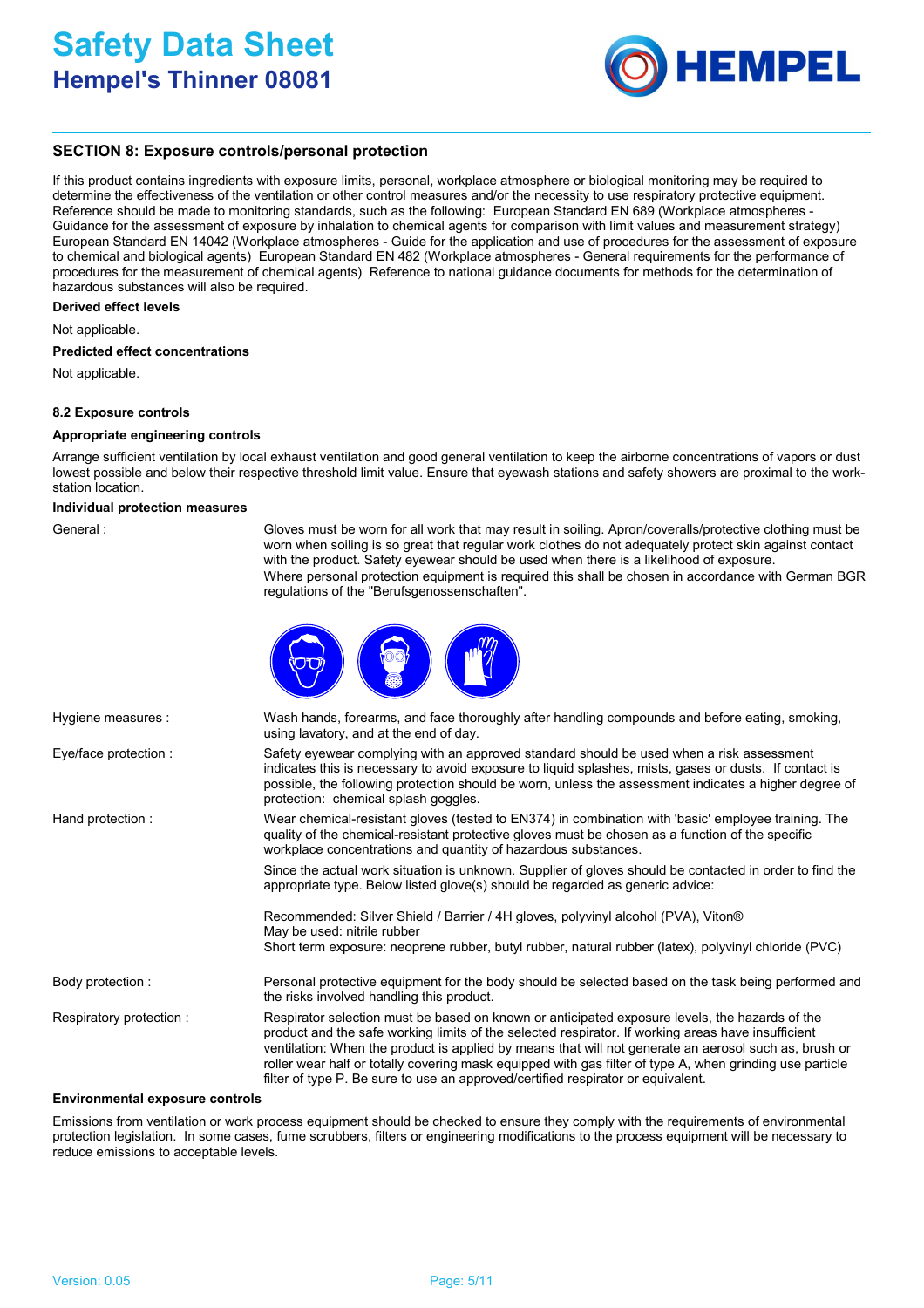

### **SECTION 9: Physical and chemical properties**

### **9.1 Information on basic physical and chemical properties**

| Physical state:                                   | Liquid.                                                                                                                                               |
|---------------------------------------------------|-------------------------------------------------------------------------------------------------------------------------------------------------------|
| Color:                                            | Transparent                                                                                                                                           |
| Odor:                                             | Solvent-like                                                                                                                                          |
| pH :                                              | Testing not relevant or not possible due to nature of the product.                                                                                    |
| Melting point/freezing point:                     | -94.96°C This is based on data for the following ingredient: xylene                                                                                   |
| Boiling point/boiling range:                      | Testing not relevant or not possible due to nature of the product.                                                                                    |
| Flash point :                                     | Closed cup: $23^{\circ}$ C (73.4 $^{\circ}$ F)                                                                                                        |
| Evaporation rate :                                | Testing not relevant or not possible due to nature of the product.                                                                                    |
| Flammability:                                     | Highly flammable in the presence of the following materials or conditions: open flames, sparks and<br>static discharge, heat and oxidizing materials. |
| Lower and upper explosive<br>(flammable) limits : | $0.8 - 7.1$ vol %                                                                                                                                     |
| Vapor pressure :                                  | 0.893 kPa This is based on data for the following ingredient: xylene                                                                                  |
| Vapor density:                                    | 3.7 Air = 1 This is based on data for the following ingredient: xylene                                                                                |
| Specific gravity:                                 | $0.87$ g/cm <sup>3</sup>                                                                                                                              |
| Solubility(ies):                                  | Very slightly soluble in the following materials: cold water and hot water.                                                                           |
| Partition coefficient (LogKow):                   | Testing not relevant or not possible due to nature of the product.                                                                                    |
| Auto-ignition temperature :                       | Lowest known value: 432°C (809.6°F) (xylene).                                                                                                         |
| Decomposition temperature :                       | Testing not relevant or not possible due to nature of the product.                                                                                    |
| Viscosity:                                        | <b>K</b> inematic (40°C): >9 mm <sup>2</sup> /s                                                                                                       |
| Explosive properties :                            | Testing not relevant or not possible due to nature of the product.                                                                                    |
| Oxidizing properties :                            | Testing not relevant or not possible due to nature of the product.                                                                                    |

### **9.2 Other information**

| Solvent(s) % by weight : | Weighted average: 100 %                   |
|--------------------------|-------------------------------------------|
| Water % by weight :      | Weighted average: 0 %                     |
| VOC content :            | 870 g/l                                   |
| TOC Content:             | Weighted average: 788 g/l                 |
| Solvent Gas:             | Weighted average: 0.197 m <sup>3</sup> /l |
|                          |                                           |

### **SECTION 10: Stability and reactivity**

### **10.1 Reactivity**

No specific test data related to reactivity available for this product or its ingredients.

### **10.2 Chemical stability**

The product is stable.

### **10.3 Possibility of hazardous reactions**

Under normal conditions of storage and use, hazardous reactions will not occur.

### **10.4 Conditions to avoid**

Avoid all possible sources of ignition (spark or flame). Do not pressurize, cut, weld, braze, solder, drill, grind or expose containers to heat or sources of ignition.

### **10.5 Incompatible materials**

Highly reactive or incompatible with the following materials: oxidizing materials. Reactive or incompatible with the following materials: reducing materials.

### **10.6 Hazardous decomposition products**

When exposed to high temperatures (i.e. in case of fire) harmful decomposition products may be formed: Decomposition products may include the following materials: carbon oxides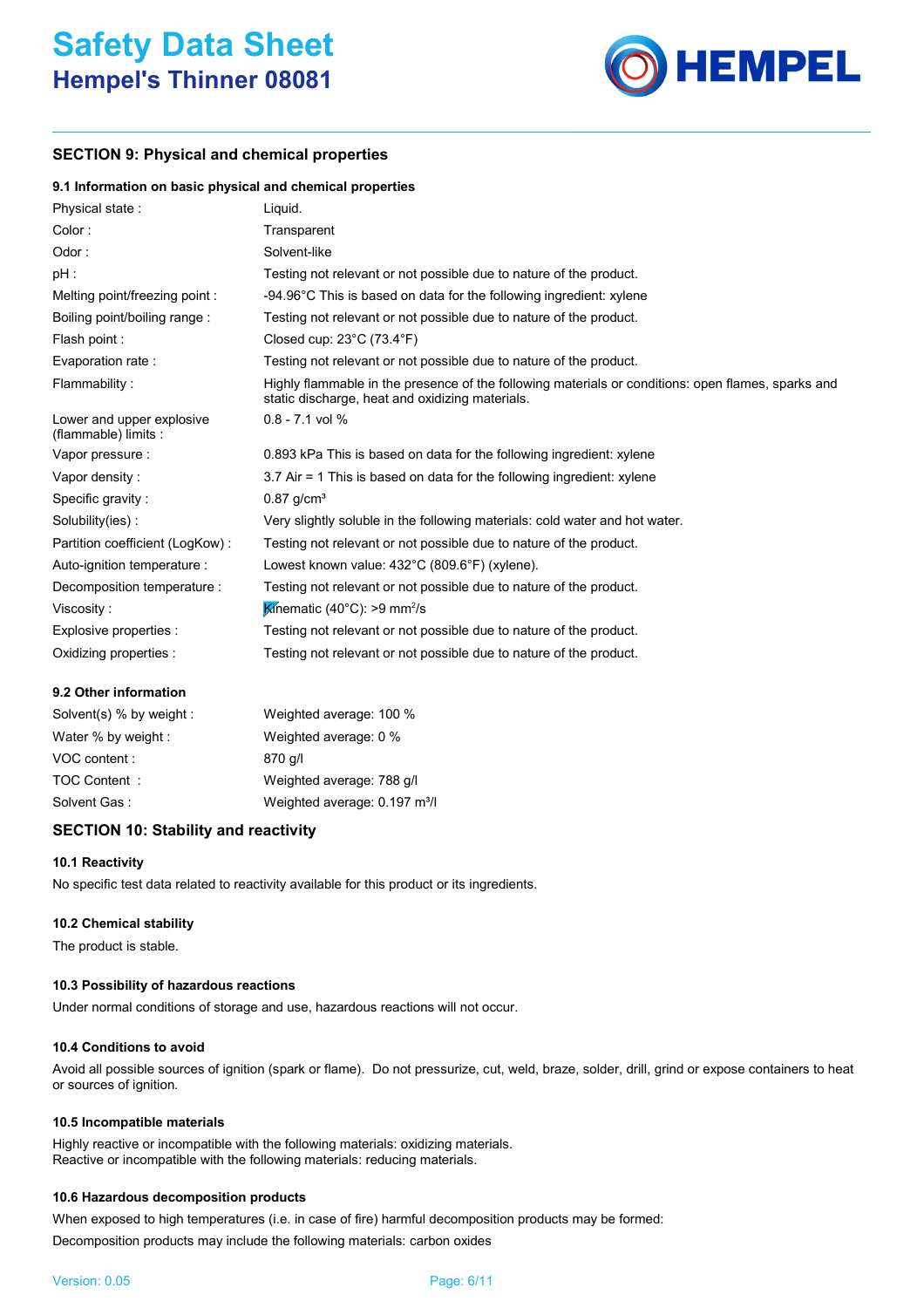

### **SECTION 11: Toxicological information**

### **11.1 Information on hazard classes as defined in Regulation (EC) No 1272/2008**

Exposure to component solvent vapor concentrations may result in adverse health effects such as mucous membrane and respiratory system irritation and adverse effects on the kidneys, liver and central nervous system. Solvents may cause some of the above effects by absorption through the skin. Symptoms and signs include headaches, dizziness, fatigue, muscular weakness, drowsiness and, in extreme cases, loss of consciousness. Repeated or prolonged contact with the preparation may cause removal of natural fat from the skin, resulting in non-allergic contact dermatitis and absorption through the skin. If splashed in the eyes, the liquid may cause irritation and reversible damage. Accidental swallowing may cause stomach pain. Chemical lung inflammation may occur if the product is taken into the lungs via vomiting.

### **Acute toxicity**

| Product/ingredient name | Result                      | <b>Species</b> | <b>Dose</b> | <b>Exposure</b> |
|-------------------------|-----------------------------|----------------|-------------|-----------------|
| xylene                  | <b>LC50 Inhalation Gas.</b> | Rat            | 5000 ppm    | l 4 hours       |
|                         | LC50 Inhalation Vapor       | Rat            | 6350 ppm    | 4 hours         |
|                         | LD50 Dermal                 | Rabbit         | >4200 mg/kg |                 |
|                         | LD50 Oral                   | Rat            | 3523 mg/kg  |                 |
| ethylbenzene            | LD50 Dermal                 | Rabbit         | >5000 mg/kg |                 |
|                         | LD50 Oral                   | Rat            | 3500 mg/kg  |                 |
| toluene                 | LC50 Inhalation Vapor       | Rat            | $>20$ ma/l  | 4 hours         |
|                         | LD50 Oral                   | Rat            | 636 mg/kg   |                 |

### **Acute toxicity estimates**

| Product/ingredient name                          | Oral<br>mg/kg | Dermal<br>mg/kg | <b>Inhalation</b><br>(gases)<br>ppm | <b>Inhalation</b><br>(vapors)<br>mq/l | <b>Inhalation</b><br>(dusts and<br>mists)<br>mg/l |
|--------------------------------------------------|---------------|-----------------|-------------------------------------|---------------------------------------|---------------------------------------------------|
| Hempel's Thinner 08081<br>xylene<br>ethylbenzene | 3523<br>3500  | 1359.7<br>1100  | 6180.4<br>5000                      | 61.1<br>11                            |                                                   |

### **Irritation/Corrosion**

| Product/ingredient name | Result                      | <b>Species</b> | <b>Score</b>             | <b>Exposure</b>            |
|-------------------------|-----------------------------|----------------|--------------------------|----------------------------|
| <b>x</b> ene            | Eyes - Severe irritant      | Rabbit         |                          | 24 hours 5 milligrams      |
|                         | Skin - Moderate irritant    | Rabbit         |                          | 24 hours 500 milligrams    |
|                         | Skin - Irritant             | Rabbit         |                          |                            |
| ethylbenzene            | Skin - Mild irritant        | Rabbit         |                          | 24 hours 15 milligrams     |
|                         | Respiratory - Mild irritant | Rabbit         |                          |                            |
|                         | Eyes - Mild irritant        | Rabbit         | $\overline{\phantom{0}}$ |                            |
| toluene                 | Eyes - Mild irritant        | Rabbit         |                          | 0.5 minutes 100 milligrams |
|                         | Skin - Moderate irritant    | Rabbit         | $\overline{\phantom{a}}$ | 24 hours 20 milligrams     |

### **Mutagenic effects**

No known significant effects or critical hazards.

### **Carcinogenicity**

No known significant effects or critical hazards.

### **Reproductive toxicity**

No known significant effects or critical hazards.

### **Teratogenic effects**

No known significant effects or critical hazards.

### **Specific target organ toxicity (single exposure)**

| Product/ingredient name | Category   | <b>Route of exposure</b> | <b>Target organs</b> |
|-------------------------|------------|--------------------------|----------------------|
| toluene                 | Category 3 |                          | Narcotic effects     |

### **Specific target organ toxicity (repeated exposure)**

| Product/ingredient name | Category   | <b>Route of exposure</b> | Target organs  |
|-------------------------|------------|--------------------------|----------------|
| ethylbenzene            | Category 2 |                          | hearing organs |
| toluene                 | Category 2 |                          |                |

### **Aspiration hazard**

| Product/ingredient name | Result                                |
|-------------------------|---------------------------------------|
| ethylbenzene            | ASPIRATION HAZARD - Category 1        |
| toluene                 | <b>ASPIRATION HAZARD - Category 1</b> |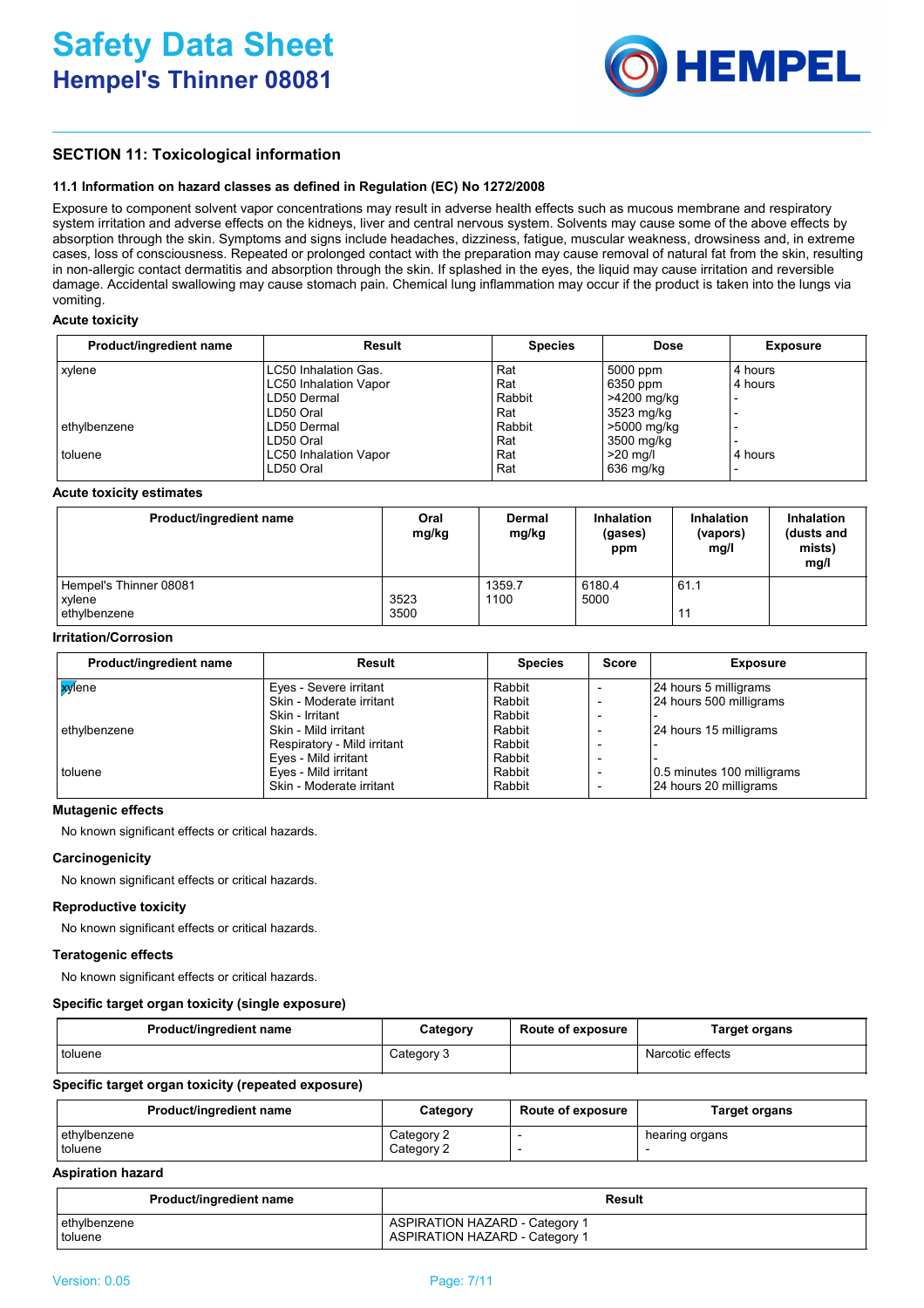

### **SECTION 11: Toxicological information**

### **Information on the likely routes of exposure**

Routes of entry anticipated: Oral, Dermal, Inhalation.

### **Potential chronic health effects**

#### **11.2 Information on other hazards**

Endocrine disrupting properties : No known data avaliable in our database.

Other information : No additional known significant effects or critical hazards.

### **SECTION 12: Ecological information**

### **12.1 Toxicity**

Do not allow to enter drains or watercourses.

| <b>Product/ingredient name</b> | Result                                                                                                             | <b>Species</b>                                                                                                  | <b>Exposure</b>                 |
|--------------------------------|--------------------------------------------------------------------------------------------------------------------|-----------------------------------------------------------------------------------------------------------------|---------------------------------|
| ethylbenzene<br>toluene        | Chronic NOEC <1000 µg/l Fresh water<br>Chronic NOEC <500000 µg/l Fresh water<br>Chronic NOEC 1000 µg/l Fresh water | Algae - Pseudokirchneriella subcapitata<br>Algae - Pseudokirchneriella subcapitata<br>  Daphnia - Daphnia magna | 96 hours<br>96 hours<br>21 days |

### **12.2 Persistence and degradability**

| Product/ingredient name | Test                                                                         | Result                        | <b>Dose</b> | Inoculum                |
|-------------------------|------------------------------------------------------------------------------|-------------------------------|-------------|-------------------------|
| <mark>xy</mark> lene    | OECD 301F Ready<br>Biodegradability - Manometric<br><b>Respirometry Test</b> | 90 - 98 % - Readily - 28 days |             |                         |
|                         |                                                                              | >60 % - Readily - 28 days     |             |                         |
| ethylbenzene            |                                                                              | >70 % - Readily - 28 days     |             |                         |
| toluene                 |                                                                              | 100 % - Readily - 14 days     |             |                         |
| Product/ingredient name | <b>Aquatic half-life</b>                                                     | <b>Photolysis</b>             |             | <b>Biodegradability</b> |
| xylene                  |                                                                              |                               | Readily     |                         |
| ethylbenzene            |                                                                              |                               | Readily     |                         |
| toluene                 |                                                                              |                               | Readily     |                         |

### **12.3 Bioaccumulative potential**

| Product/ingredient name | $LogP_{ow}$ | <b>BCF</b>   | <b>Potential</b> |
|-------------------------|-------------|--------------|------------------|
| xylene                  | 3.12        | $8.1 - 25.9$ | low              |
| ethylbenzene            | 3.6         |              | low              |
| toluene                 | 2.73        | 90           | low              |

### **12.4 Mobility in soil**

| Soil/water partition coefficient | No known data avaliable in our database. |
|----------------------------------|------------------------------------------|
| $(K_{\mathrm{oc}})$ :            |                                          |
| Mobility:                        | No known data avaliable in our database. |

### **12.5 Results of PBT and vPvB assessment**

| <b>Product/ingredient name</b>                                                        | רBף |  |  |  | vPvR |  | vь |  |
|---------------------------------------------------------------------------------------|-----|--|--|--|------|--|----|--|
| This mixture does not contain any substances that are assessed to be a PBT or a vPvB. |     |  |  |  |      |  |    |  |

### **12.6 Endocrine disrupting properties**

No known data avaliable in our database.

### **12.7 Other adverse effects**

No known significant effects or critical hazards.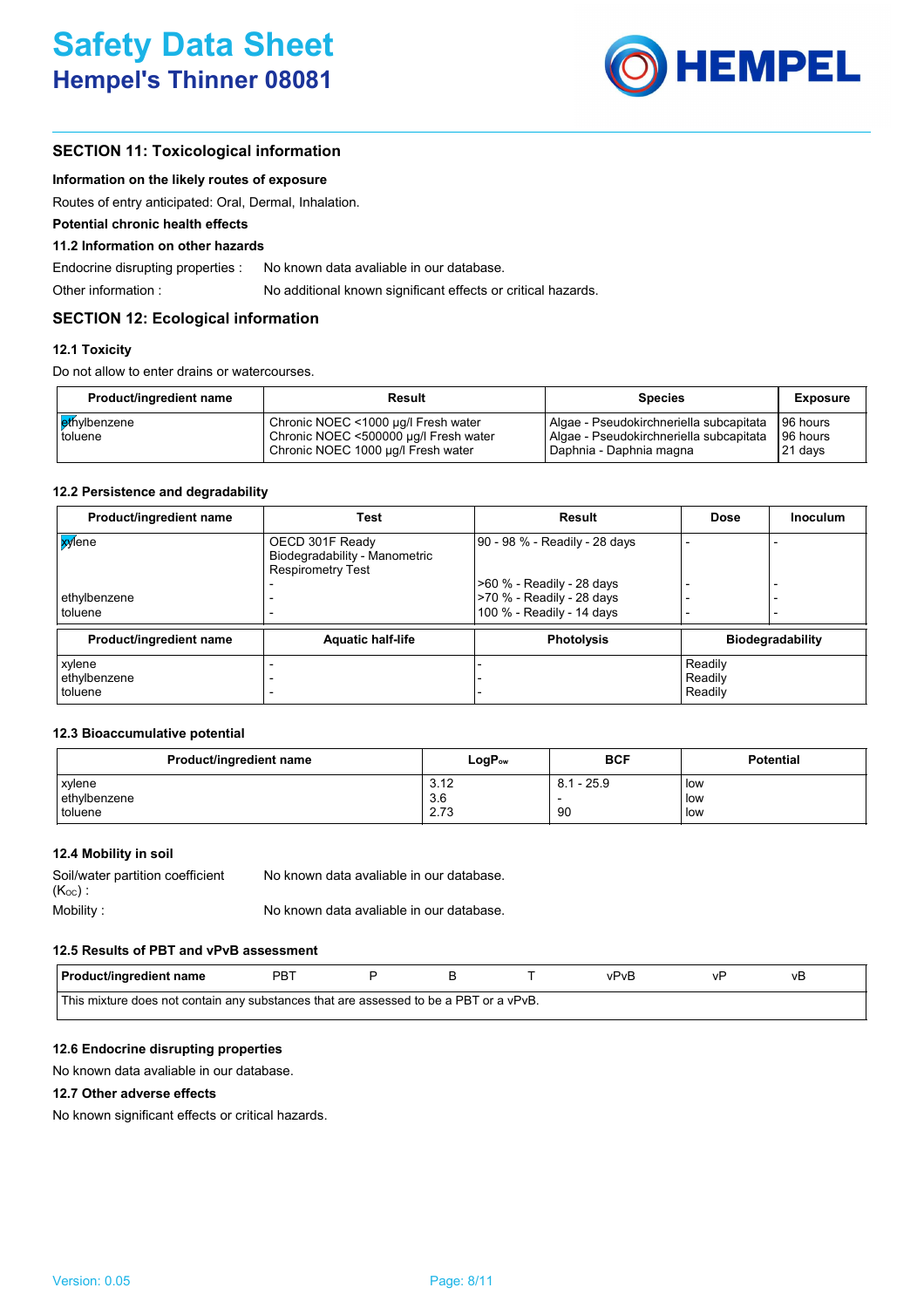

## **SECTION 13: Disposal considerations**

### **13.1 Waste treatment methods**

The generation of waste should be avoided or minimized wherever possible. Residues of the product is listed as hazardous waste. Dispose of according to all state and local applicable regulations. Waste should not be disposed of untreated to the sewer unless fully compliant with the requirements of all authorities with jurisdiction. Spillage, remains, discarded clothes and similar should be discarded in a fireproof container.

European waste catalogue no. (EWC) is given below.

European waste catalogue (EWC) : 08 01 11\*

### **Packaging**

The generation of waste should be avoided or minimized wherever possible. Waste packaging should be recycled. Incineration or landfill should only be considered when recycling is not feasible.

Empty containers or liners may retain some product residues.

### **SECTION 14: Transport information**

Transport may take place according to national regulation or ADR for transport by road, RID for transport by train, IMDG for transport by sea, IATA for transport by air.

|                                | 14.1          | 14.2<br>UN / ID no. Proper shipping name | 14.3<br>Transport hazard class(es) | 14.4<br>PG* | 14.5    | Env <sup>*</sup> Additional information     |
|--------------------------------|---------------|------------------------------------------|------------------------------------|-------------|---------|---------------------------------------------|
| <b>ADR/RID</b><br><b>Class</b> | <b>UN1263</b> | PAINT RELATED MATERIAL                   | 3                                  | Ш           | No.     | Tunnel code (D/E)                           |
| <b>IMDG</b><br><b>Class</b>    | UN1263        | <b>PAINT RELATED MATERIAL</b>            | 3                                  | Ш           | No.     | <b>Emergency schedules</b><br>$F-E$ , $S-E$ |
| <b>IATA</b><br><b>Class</b>    | UN1263        | <b>PAINT RELATED MATERIAL</b>            | 3<br>$\mathbf{z}$                  | Ш           | $No. -$ |                                             |

PG\* : Packing group

Env.\* : Environmental hazards

### **14.6 Special precautions for user**

**Transport within user's premises:** always transport in closed containers that are upright and secure. Ensure that persons transporting the product know what to do in the event of an accident or spillage.

### **14.7 Maritime transport in bulk according to IMO instruments**

Not applicable.

### **SECTION 15: Regulatory information**

### **15.1 Safety, health and environmental regulations/legislation specific for the substance or mixture**

EU Regulation (EC) No. 1907/2006 (REACH) Annex XIV - List of substances subject to authorization - Substances of very high concern **Annex XIV**

None of the components are listed.

### **Substances of very high concern**

None of the components are listed.

Not applicable. Annex XVII - Restrictions on the manufacture, placing on the market and use of certain dangerous substances, mixtures and articles

### **Other EU regulations**

**Seveso category** This product is controlled under the Seveso III Directive.

### **Seveso category**

P5c: Flammable liquids 2 and 3 not falling under P5a or P5b

### **National regulations**

### **Austria**

VbF class : A II

Very dangerous flammable liquid.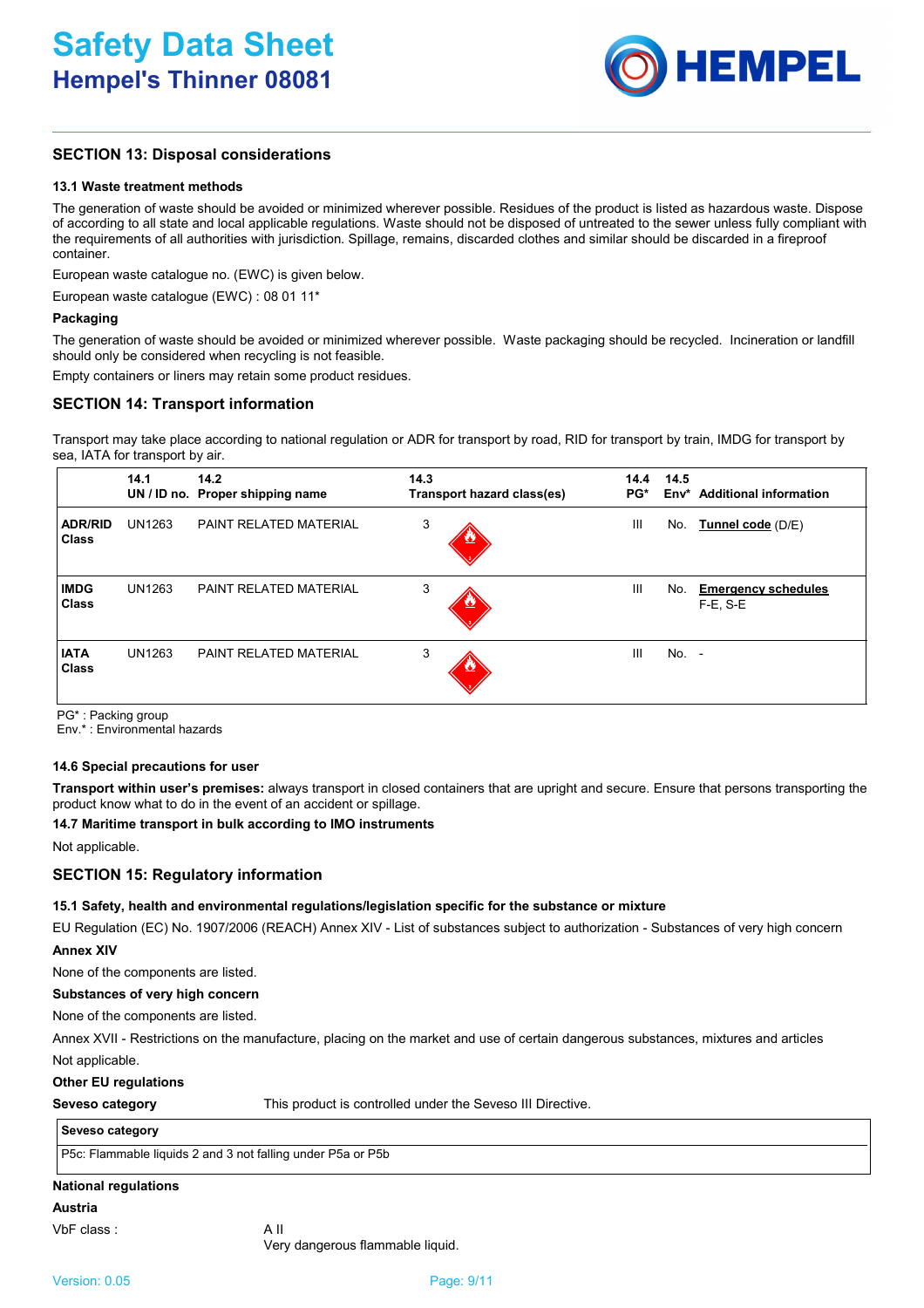# **Safety Data Sheet Hempel's Thinner 08081**



### **SECTION 15: Regulatory information**

| Limitation of the use of organic<br>solvents :   | Forbidden                                                                                                                                                                                       |
|--------------------------------------------------|-------------------------------------------------------------------------------------------------------------------------------------------------------------------------------------------------|
| Germany                                          |                                                                                                                                                                                                 |
| Storage code :                                   | 3                                                                                                                                                                                               |
| Hazardous incident ordinance :                   | This product is controlled under the Germany Hazardous Incident Ordinance.                                                                                                                      |
| Hazard class for water:                          | 2                                                                                                                                                                                               |
| Technical instruction on air quality<br>control: | TA-Luft Class II - Number 5.2.2: 80.9%<br>TA-Luft Class II - Number 5.2.5: 18%<br>TA-Luft Class L- Number 5.2.5: 1%                                                                             |
| AOX :                                            | The product does not contain organically bound halogens which could lead to an AOX value in waste<br>water.                                                                                     |
| References:                                      | <b>Other Rules:</b><br>- BGR 190 (Rules for the use of respiratory protective equipment)<br>- BGR 192 (Rules for the use of eye and face protection)<br>- BGR 195 (Rules for the use of gloves) |
| Switzerland                                      |                                                                                                                                                                                                 |

VOC content : 100 % (w/w)

### **National regulations Non-GHS**

| List name                                                                       | Product/ingredient name           | Name on list                                            | <b>Classification</b>                | <b>Notes</b> |
|---------------------------------------------------------------------------------|-----------------------------------|---------------------------------------------------------|--------------------------------------|--------------|
| <b>DFG MAC-values list</b><br><b>DFG MAC-values list</b><br>DFG MAC-values list | xvlene<br>ethylbenzene<br>toluene | Xylene (all isomers)<br>Ethylbenzene<br>Toluol: Toluene | Listed<br>K3<br>Listed               |              |
| <b>Switzerland Occupational Exposure</b><br>Limits                              | toluene                           | Toluol                                                  | Repro, R2F, Dev.<br>R <sub>2</sub> D |              |

### **15.2 Chemical Safety Assessment**

This product contains substances for which Chemical Safety Assessments are still required.

### **SECTION 16: Other information**

| Abbreviations and acronyms :             | ATE = Acute Toxicity Estimate<br>CLP = Classification, Labelling and Packaging Regulation [Regulation (EC) No. 1272/2008]<br>EUH statement = CLP-specific Hazard statement<br><b>RRN = REACH Registration Number</b><br>DNEL = Derived No Effect Level<br><b>PNEC</b> = Predicted No Effect Concentration |                                                                                                                                                                                                                                                                                                                                                                            |  |
|------------------------------------------|-----------------------------------------------------------------------------------------------------------------------------------------------------------------------------------------------------------------------------------------------------------------------------------------------------------|----------------------------------------------------------------------------------------------------------------------------------------------------------------------------------------------------------------------------------------------------------------------------------------------------------------------------------------------------------------------------|--|
| Full text of abbreviated H statements :  | H <sub>225</sub><br>H226<br>H304<br>H312<br>H315<br>H332<br>H336<br>H361d<br>H373                                                                                                                                                                                                                         | Highly flammable liquid and vapor.<br>Flammable liquid and vapor.<br>May be fatal if swallowed and enters airways.<br>Harmful in contact with skin.<br>Causes skin irritation.<br>Harmful if inhaled.<br>May cause drowsiness or dizziness.<br>Suspected of damaging the unborn child.<br>May cause damage to organs through prolonged or repeated exposure.               |  |
| Full text of classifications [CLP/GHS] : | Acute Tox, 4<br>Asp. Tox. 1<br>Flam. Liq. 2<br>Flam. Lig. 3<br>Repr. 2<br>Skin Irrit. 2<br>STOT RE 2<br>STOT SE3                                                                                                                                                                                          | <b>ACUTE TOXICITY - Category 4</b><br><b>ASPIRATION HAZARD - Category 1</b><br>FLAMMABLE LIQUIDS - Category 2<br>FLAMMABLE LIQUIDS - Category 3<br><b>TOXIC TO REPRODUCTION - Category 2</b><br>SKIN CORROSION/IRRITATION - Category 2<br>SPECIFIC TARGET ORGAN TOXICITY (REPEATED EXPOSURE) - Category 2<br>SPECIFIC TARGET ORGAN TOXICITY (SINGLE EXPOSURE) - Category 3 |  |

**Procedure used to derive the classification according to Regulation (EC) No. 1272/2008 [CLP/GHS]**

| <b>Classification</b>                              | <b>Justification</b>      |
|----------------------------------------------------|---------------------------|
| I <mark>F</mark> LAMMABLE LIQUIDS                  | On basis of test data     |
| ACUTE TOXICITY (dermal)                            | Calculation method        |
| <b>ACUTE TOXICITY (inhalation)</b>                 | Calculation method        |
| SKIN CORROSION/IRRITATION                          | Calculation method        |
| SPECIFIC TARGET ORGAN TOXICITY (REPEATED EXPOSURE) | <b>Calculation method</b> |
| <b>ASPIRATION HAZARD</b>                           | <b>Calculation method</b> |